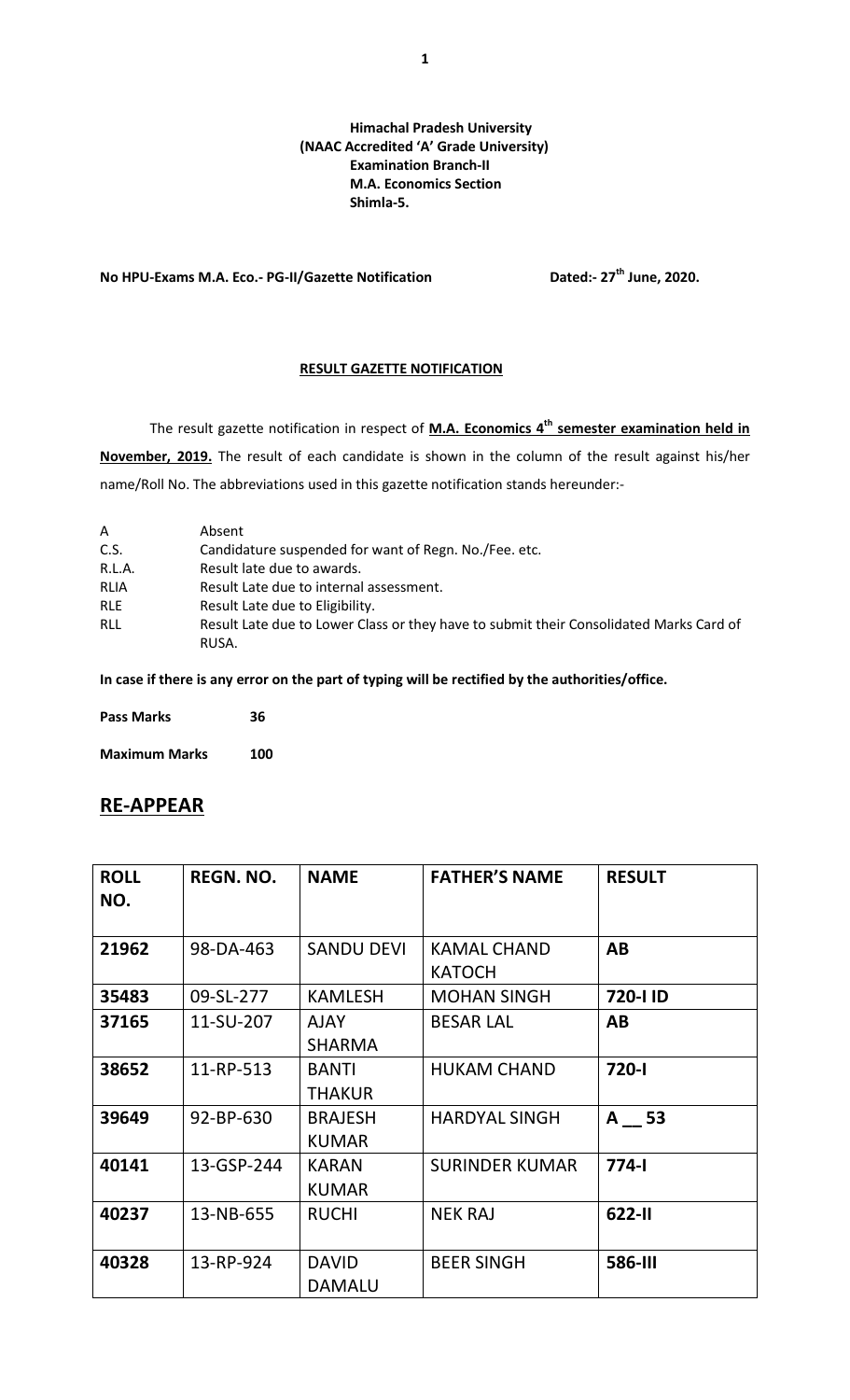| 40351 | 04-GCBN-<br>120 | <b>SHANTA DEVI</b>                                   | <b>ROOP CHAND</b>                    | 621-II                                                     |
|-------|-----------------|------------------------------------------------------|--------------------------------------|------------------------------------------------------------|
| 41396 | 13-GLK-706      | <b>MONIKA</b>                                        | <b>KESAR SINGH</b>                   | 677-II                                                     |
| 41723 | 11-SN-36        | <b>SEEMA</b><br><b>KUMARI</b>                        | <b>DULLA RAM</b>                     | AB                                                         |
| 41726 | 93-SN-174       | <b>VIRENDER</b><br><b>SINGH</b><br><b>GAZTA</b>      | J.R. GAZTA                           | <b>AB</b>                                                  |
| 41736 | 13-SVG-28       | <b>DIVYA</b>                                         | <b>RAJESHWAR SINGH</b>               | 793-l                                                      |
| 41912 |                 | <b>ABDUL</b><br><b>MOMIN</b><br><b>LATIF</b>         | <b>ABDUL LATIF</b>                   | CS REGN. NO.                                               |
| 41971 |                 | <b>SHARMA</b><br><b>LALEETA PREM</b><br><b>KUMAR</b> | <b>PREM KUMAR</b><br><b>SHARMA</b>   | AB                                                         |
| 41990 | 14-BP-124       | <b>MUNISH</b><br><b>RANA</b>                         | <b>DEVANAND</b>                      | 629-II                                                     |
| 42067 | 13-NB-656       | <b>VIJAY</b><br><b>KUMAR</b>                         | <b>LEKH RAJ</b>                      | 613-II                                                     |
| 42068 | 13-GSP-215      | <b>SUMESH</b><br><b>KUMAR</b>                        | <b>SHAKTI CHAND</b>                  | 689-II                                                     |
| 42137 | 14-UN-242       | <b>DEEPA</b><br><b>GUDIYAN</b>                       | <b>RAJESH KUMAR</b>                  | 689-II                                                     |
| 42455 | 11-NN-322       | <b>RAVINDER</b><br><b>THAKUR</b>                     | <b>INDER SINGH</b>                   | AB                                                         |
| 42489 | 12-SU-13        | <b>MANOJ</b><br><b>KUMAR</b>                         | <b>AJEET SINGH</b>                   | 678-II                                                     |
| 42599 | 14-GW-34        | <b>JYOTI</b><br><b>SHARMA</b>                        | <b>HANS RAJ</b>                      | $854 - 1$                                                  |
| 42614 | 14-GW-10        | <b>SHILPA</b>                                        | <b>SARWAN KUMAR</b>                  | 720-l                                                      |
| 42682 | 13-GNR-203      | <b>SUNITA DEVI</b>                                   | <b>BANSILAL</b>                      | <b>NOT APPEARED</b><br><b>IN REGULAR</b><br><b>SESSION</b> |
| 43825 |                 | <b>SURINDRA</b><br><b>KUMARI</b>                     | <b>ZALAM SINGH</b>                   | AB                                                         |
| 42929 | 14-SV-98        | <b>DIKSHA</b><br><b>SHARMA</b>                       | <b>DEVENDER KUMAR</b>                | 858-I                                                      |
| 42953 | 14-BP-154       | <b>MANISHA</b><br><b>KUMARI</b>                      | <b>RANJEET SINGH</b>                 | AB                                                         |
| 42954 | 13-CCB-72       | <b>ANUPAMA</b><br><b>KUMARI</b>                      | <b>RAJ KUMAR</b>                     | 676-II                                                     |
| 42992 | 14-RP-133       | <b>SUBHDRA</b>                                       | <b>GOPAL SINGH</b>                   | AB                                                         |
| 43195 | 93-PSN-549      | <b>GUNJEET</b>                                       | <b>SUJAN SINGH</b>                   | 48                                                         |
| 43300 | 11-DA-1244      | <b>VIKITA</b>                                        | <b>RAMESH CHAND</b>                  | 785-I                                                      |
| 43369 | 14-KDU-65       | <b>KAVITA DEVI</b>                                   | <b>SURJEET SINGH</b>                 | 41                                                         |
| 43741 |                 | <b>ANKUSH</b><br><b>SHARMA</b>                       | <b>SURESH KUMAR</b><br><b>SHARMA</b> | AB                                                         |